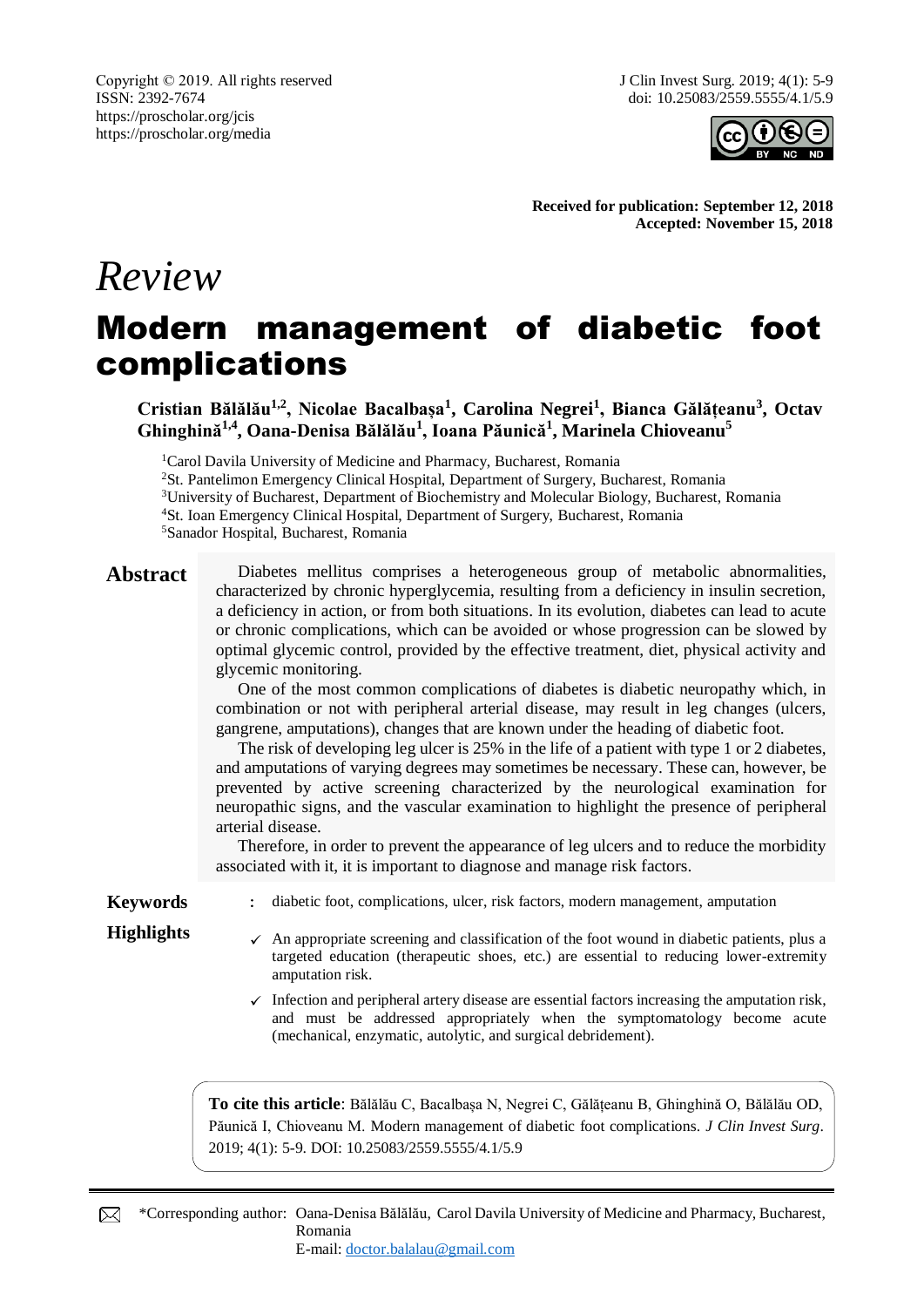### **Introduction**

Diabetic foot lesions are responsible for most hospitalizations in patients with diabetes (1). In the US, diabetes is the main cause of non-traumatic amputations in the lower limbs, with a 5% incidence of ulcers each year, out of which 1% require amputation (2, 3). In a study on 1,300 patients with type 2 diabetes, the incidence of amputations was 3.8/ 1,000 patients/ year, and the amputation predictors were ulceration, ankle brachial index < 0.9, increased glycosylated hemoglobin and the presence of neuropathy (4).

Diabetic neuropathy is an important risk factor for the occurrence of leg ulcers by reducing their sensitivity, and patients with neuropathic ulcers have the highest risk of premature cardiovascular death. The association of autonomic diabetic neuropathy with the decrease or absence of sweating in the legs can lead to dehydration and cracked skin that can become germ-entry gates, thus favoring the further development of the infection (5, 6).

### **Discussions**

Foot infections are one of the most common problems in patients with diabetes due to microcirculatory damage, local trauma, absence of lower limb sensations due to neuropathy, and can be of varying degrees, from simple infection to cellulitis or osteomyelitis (7). Generally, leg infections in patients with diabetes are more severe and difficult to treat due to microcirculatory damage, heal more difficultly compared to infections in patients without diabetes, have a higher mortality rate in those with chronic osteomyelitis and those with acute necrotic soft tissues infections (8, 9).

The most common and important risk factors for developing diabetic foot are (3, 4):

- older leg ulcers;
- diabetic neuropathy with loss of protective sensitivity;
- deformations of the legs;
- vascular disease of the lower limbs.

Also, minor but equally important risk factors are (3, 4):

- shoe trauma;
- skin and nail mycoses;
- limiting joint mobility;
- degree of patient's activity. *Diabetic foot evaluation*

According to current guidelines, the clinical examination of the foot should be performed at the time of diagnosis in type 2 diabetes and 5 years after diagnosis in type 1 diabetes. Subsequently, the examination should be performed annually for both types of diabetes or more frequently for patients with risk factors (1, 10).

The components of the clinical examination are as follows:

The anamnesis that should focus on the patient's personal history, the presence of neuropathy symptoms, peripheral ischemia and the detection of other diabetic complications such as kidney disease or diabetic retinopathy (1, 2).

The clinical examination consists in the examination of the skin (ulcers, signs of infection, color, humidity), musculoskeletal inspection (deformities, Charcot foot), neurological examination and vascular examination (1, 3).

Diagnostic neuropathic screening tests include testing protective sensitivity with a 10-gram monofilament, which is the preferred method for assessing the risk of leg ulcers, testing vibration sensitivity with the 128 Hz diapason, testing thermal and pain sensitivity (1, 3, 10).

The initial vascular examination involves the inspection and palpation of the arterial pulse, which can reveal the decrease or absence of the pulse in the lower limbs, decrease of the skin temperature, thin skin or atrophic skin. After that, patients with clinical signs of peripheral arterial disease can undergo more thorough investigations, such as the ankle brachial index or Doppler examination of the lower limbs (1, 11).

Ankle brachial index (Table 1) is the ratio between the systolic pressure of the calf artery and the brachial systolic pressure, and it is interpreted as follows (3, 11):

**Table 1**. Ankle brachial index

| <b>ANKLE</b><br>BRACHIAL<br><b>INDEX</b> | SIGNIFICATION                                                         |
|------------------------------------------|-----------------------------------------------------------------------|
| $0.9 - 1.3$                              | normal                                                                |
| >1.3                                     | calcified vessels or mediocalcosis<br>requires further investigations |
| < 0.9                                    | occlusive arterial disease                                            |
| $0.4 - 0.9$                              | arterial obstruction and<br>claudication                              |
| $<$ 0 4                                  | multi-layered arterial disease<br>resting pain<br>tissular necrosis   |
|                                          |                                                                       |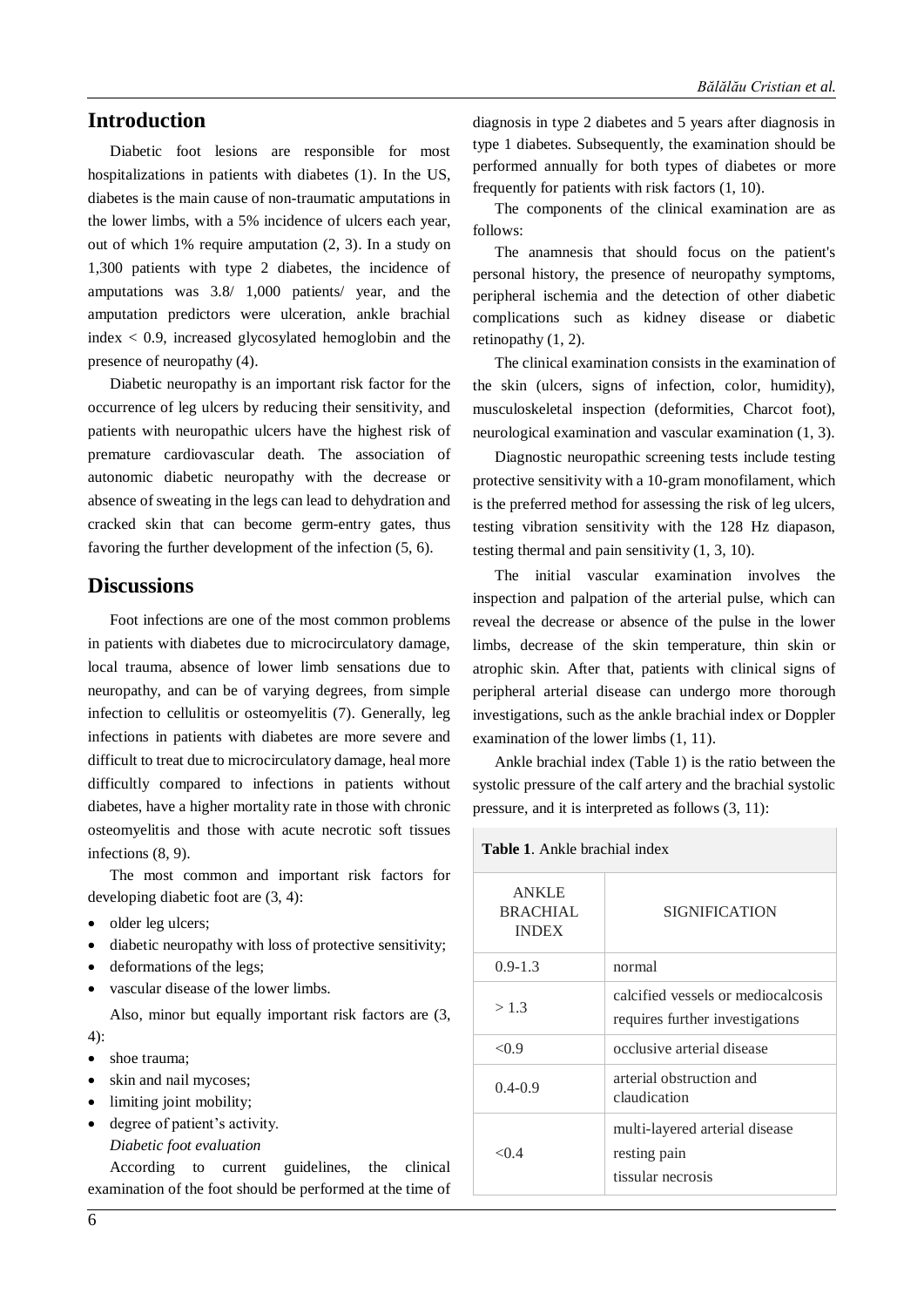Classification of ulceration risk (3):

Group 0: without neuropathy;

Group 1: the presence of neuropathy, but without foot deformities or peripheral vascular disease;

Group 2: the presence of neuropathy, deformities and the presence of peripheral vascular disease;

Group 3: history of leg ulcers or amputations of lower extremities.

The treatment consists of an interdisciplinary collaboration involving both diabetes physicians and family doctors, surgeons, neurologists, orthopedists, psychologists and strategies for the prevention of ulcers and their treatment. Ulcer prevention can be achieved by optimizing glycemic control, treating dyslipidemia and high blood pressure, education on foot care and other methods (1).

In a study comparing conventional and intensive glycemic control in diabetic patients with leg ulcers, no benefit nor negative effect of intensive treatment compared to conventional treatment on foot ulcers in diabetic patients was found (12). Regarding the antidiabetic therapy, the increase in the risk of amputation in type 2 diabetic patients treated with SGLT-2 inhibitors has been demonstrated compared to other treatments for type 2 diabetes (13).

A randomized clinical trial attempted to evaluate the potential benefit of various drugs on the diabetic foot and demonstrated a possible benefit of statins in the healing process of the diabetic foot ulcer (14).

The ulcer treatment is based on its complexity, the presence or absence of ischemia, the presence or absence of infection and its severity. Thus, the methods may range from surgical or chemical debridement, pressure relief, treatment of infections to tissue repair stimulation (1, 15, 16).

The management of ulcers requires wound care, the use of appropriate shoes, debridement whenever indicated, antibiotic therapy when infection is present, optimal glycemic control, and the assessment of peripheral arterial insufficiency (15, 16). Debridement represents the removal of necrotic tissue by means of surgery or other methods, the surgical method being preferred because it seems to be more effective, especially in the presence of infection (1).

Regarding the effects of debridement on the evolution of the diabetic foot injury, a meta-analysis was done, which revealed the effectiveness of certain methods of debridement, such as surgical, autolytic and larval methods, but it did not show the superiority of any method due to methodological limitations (17).

The presence of infection often requires oral antibiotic treatment in patients with mild and moderate infections, and hospitalization and parenteral antibiotic treatment for severe life-threatening infections (1).

In a study conducted in China in 2016, where the efficacy of Ertapenem vs. Piperacillin/ Tazobactam was compared in diabetic foot infections, the treatment with Ertapenem was shown to be non-inferior to Piperacillin/ Tazobactam in Chinese patients with diabetes and foot infections (18).

Because foot infections are associated with increased mortality and morbidity, the risk factors for diabetic foot infections, such as neuropathy, peripheral arterial disease and glycemic control, should be identified and immediate treatment should be instituted to manage the wound (debridement, cleaning and pressure release), antibiotic therapy, glycemic control and electrolyte balance control. Last, but not least, the evaluation should be made to allow revascularization by angioplasty or bypass (19).

Patients with a high risk of diabetic foot, those with diabetic neuropathy, leg deformities or previous amputations are recommended for therapeutic footwear. In patients in whom ulcers are not reduced by more than 50% after 4 weeks of conventional treatment, adjuvant therapy is recommended, and revascularization should be considered in those associated with peripheral arterial disease (20).

The amputation will be performed if the infection does not disappear and if it threatens the patient's life, when the pain caused by peripheral ischemia is very severe and vascular reconstruction cannot be performed, or if the quality of life is clearly affected by the presence of ulcer compared to a minor amputation (1, 21).

The amputation level is determined by the surgeon, and it is performed according to several criteria, out of which an important role is the severity and the degree of ischemia. Restricted amputations that preserve as much as possible from the foot are desirable and are characterized by amputations of fingers and trans metatarsal amputations, keeping the heel as far as possible (1).

Trans metatarsal amputation is a common intervention and it seems to be the most effective way to keep the limb viable, and its goal is to remove dead tissue, to promote healing, and to maintain a functional limb, and also improve the patient's quality of life. This is indicated in the case of chronic forefoot ulceration, forefoot gangrene, their combination and severe crushed forefoot (22).

A randomized controlled trial involving 17 studies and 1,655 participants revealed the effectiveness of skin graft use and tissue replacement in combination with standard therapy in patients with diabetic ulcers, demonstrating a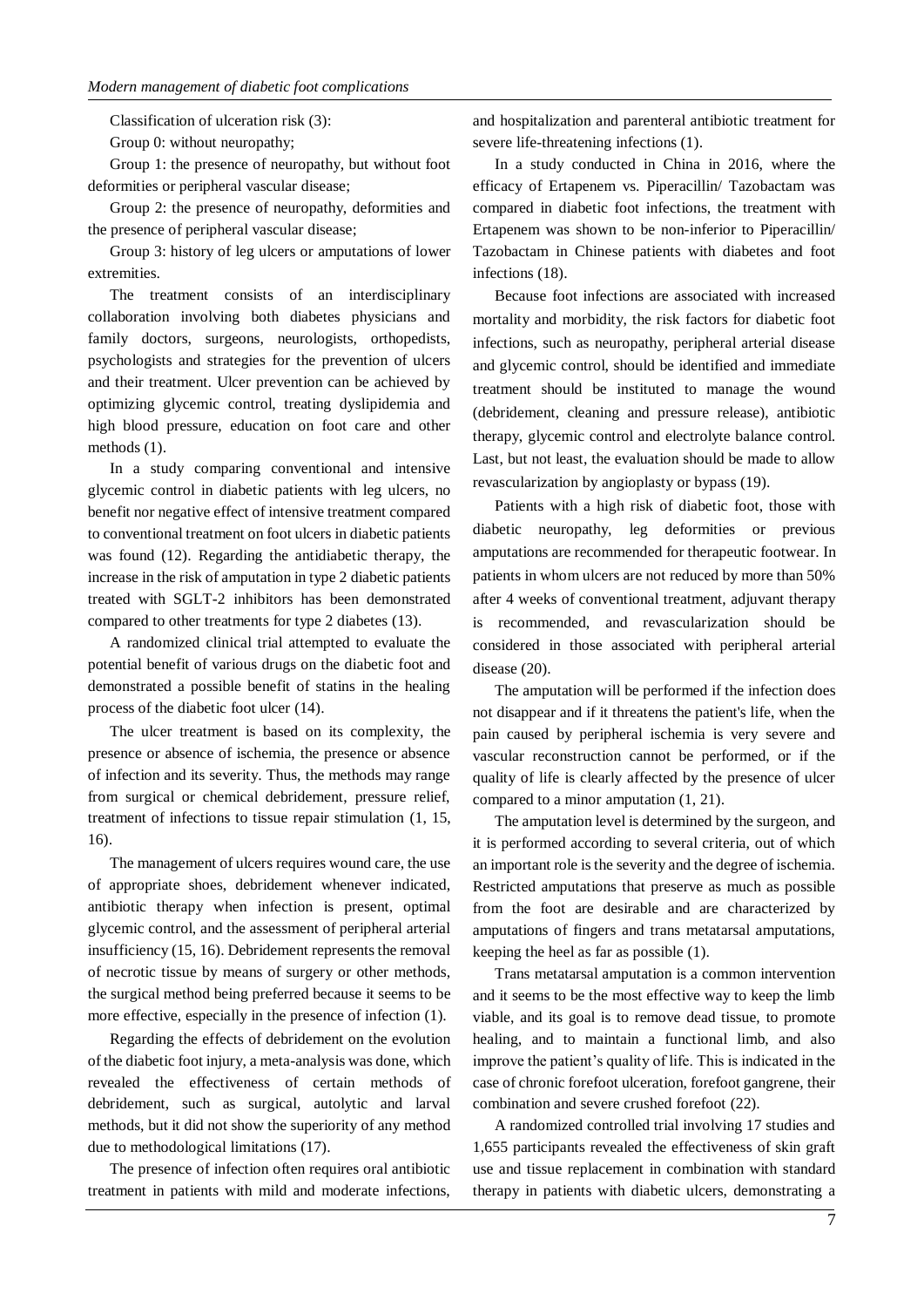higher rate of ulcer healing and a lower rate amputation versus standard therapy alone (23).

## **Conclusions**

Considering the morbidity and mortality associated with foot lesions in the diabetic patient, an active screening and an interdisciplinary management based on the collaboration between the diabetes surgeon, orthopedist, vascular surgeon, neurologist and family physician is required to prevent their occurrence, for their efficient treatment when they exist and for increasing the quality of life in the patient with diabetes.

# **Conflict of interest disclosure**

There are no known conflicts of interest in the publication of this article. The manuscript was read and approved by all authors.

# **Compliance with ethical standards**

Any aspect of the work covered in this manuscript has been conducted with the ethical approval of all relevant bodies and that such approvals are acknowledged within the manuscript.

## **References**

- 1. Zubair M, Ahmad J. Role of growth factors and cytokines in diabetic foot ulcer healing: A detailed review. *Rev Endocr Metab Disord*. 2019 Apr 1. DOI: 10.1007/s11154-019-09492-1.
- 2. Xia N, Morteza A, Yang F, Cao H, Wang A. Review of the role of cigarette smoking in diabetic foot. *J Diabetes Investig*. 2019; 10(2): 202-215. PMID: 30300476, DOI: 10.1111/jdi.12952.
- 3. Boulton AJ. Pressure and the diabetic foot: clinical science and offloading techniques. *Am J Surg*. 2004 May. 187 (5A): 17S- 24S. PMID: 15147987, DOI: 10.1016/S0002-9610(03)00297-6
- 4. Beuker BJ, van Deursen RW, Price P, Manning EA, van Baal JG, Harding KG. Plantar pressure in offloading devices used in diabetic ulcer treatement. *Wound Repair Regen*. 2005; 13(6): 537-42. PMID: 16283868, DOI: 10.1111/j.1524-475X.2005.00075.x
- 5. Brocco E, Ninkovic S, Marin M, Whisstock C, Bruseghin M, Boschetti G, Viti R, Forlini W, Volpe A. Diabetic foot management: multidisciplinary approach for advanced lesion rescue. *J Cardiovasc Surg (Torino)*. 2018; 59(5): 670-84. PMID: 29808982, DOI: 10.23736/S0021-9509.18.10606-9
- 6. Rice JB, Desai U, Cummings AK, Birnbaum HG, Skornicki M, Parsons NB. Burden of diabetic foot ulcers for Medicare and private insurers. *Diabetes Care*. 2014; 37(3): 651-8. PMID: 24186882, DOI: 10.2337/dc13-2176
- 7. Chammas NK, Hill RL, Edmonds ME. Increased Mortality in Diabetic Foot Ulcer Patients: The Significance of Ulcer Type. *J Diabetes Res*. 2016; 2016: 2879809. DOI: 10.1155/2016/2879809
- 8. Matos M, Mendes R, Silva AB, Sousa N. Physical activity and exercise on diabetic foot related outcomes: A systematic review. *Diabetes Res Clin Pract*. 2018; 139: 81-90. PMID: 29477503, DOI: 10.1016/j.diabres.2018.02.020
- 9. Qi M, Zhou Q, Zeng W, Wu L, Zhao S, Chen W, Luo C, Shen M, Zhang J, Tang CE. Growth factors in the pathogenesis of diabetic foot ulcers. *Front Biosci (Landmark Ed).* 2018; 23: 310-317. PMID: 28930549
- 10. Gregg EW, Sorlie P, Paulose-Ram R, Gu Q, Eberhardt MS, Wolz M, Burt V, Curtin L, Engelgau M, Geiss L. 1999-2000 national health and nutrition examination survey. Prevalence of lower- extremity disease in the US adult population  $>$  = 40 years of age with and without diabetes: 1999-2000 national health and nutrition examination survey. *Diabetes Care*. 2004; 27(7): 1591-7. PMID: 15220233, DOI: 10.2337/diacare.27.7.1591
- 11. Ramsey SD, Newton K, Blouhg D, McCulloch DK, Sandhu N, Reiber GE, Wagner EH, Incidence, outcomes, and cost of foot ulcers in patients with diabetes. *Diabetes Care*. 1999; 22(3): 382-7. PMID: 10097914, DOI: 10.2337/diacare.22.3.382
- 12. Ashmore Z, Vickers B, La Fontaine J, Shibuya N, Jupiter DC. Patient Impressions of Possible Catastrophic Outcomes after Diabetic Foot Ulceration. *Curr Diabetes Rev*. 2018; 14(4): 376-388. PMID: 28606045,

DOI: 10.2174/1573399813666170612103814

- 13. Adeghate J, Nurulain S, Tekes K, Fehér E, Kalász H, Adeghate E. Novel biological therapies for the treatment of diabetic foot ulcers. *Expert Opin Biol Ther*. 2017; 17(8): 979-87. PMID: 28532226, DOI: 10.1080/14712598.2017.1333596
- 14. Rusescu A, Zainea V, Iana OR, Ioniță I, Burcea-Dragomiroiu GTA, Ștefănescu DC, Badiu DC, Gherghiceanu F, Pietroșanu C, Pop CS, Hainarosie R, Hainarosie M. Management options in the sudden hearing loss of a diabetic patient. *J Mind Med Sci*. 2019; 6(1): 19-25. DOI: 10.22543/7674.61.P1925